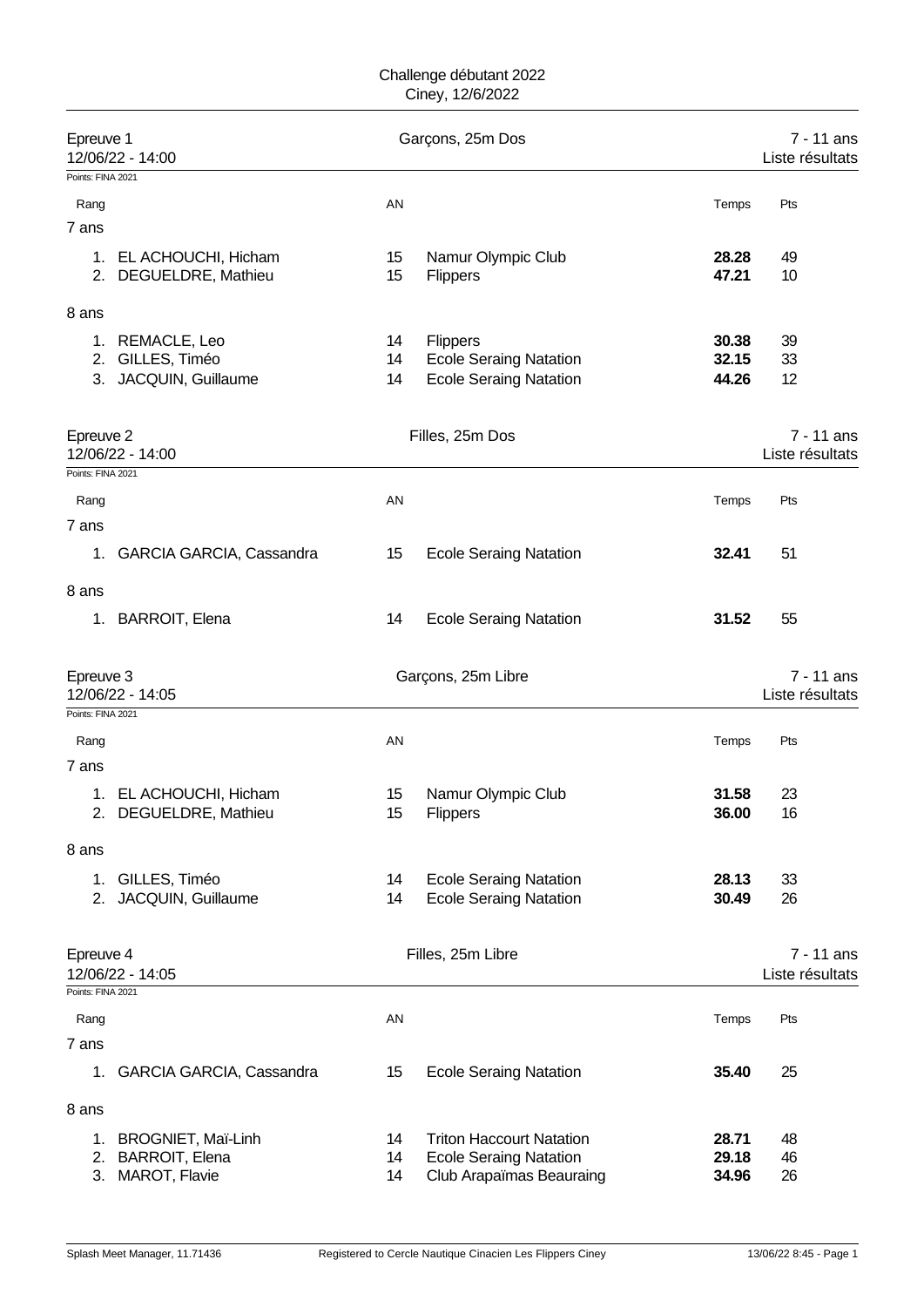Epreuve 4, Filles, 25m Libre

9 ans

| 1. LAHBIBI, Ranya                                                                                                                 |                                  | <b>Ecole Seraing Natation</b><br>13                                                                                                    |                                                                |                                    | 26.05   | 64                              |
|-----------------------------------------------------------------------------------------------------------------------------------|----------------------------------|----------------------------------------------------------------------------------------------------------------------------------------|----------------------------------------------------------------|------------------------------------|---------|---------------------------------|
| Epreuve 5<br>12/06/22 - 14:10<br>Points: FINA 2021                                                                                |                                  | Garçons, 100m Dos                                                                                                                      |                                                                |                                    |         | $9 - 11$ ans<br>Liste résultats |
| Rang                                                                                                                              | AN                               |                                                                                                                                        | Temps                                                          | Pts                                |         | 50 <sub>m</sub><br>100m         |
| 9 ans                                                                                                                             |                                  |                                                                                                                                        |                                                                |                                    |         |                                 |
| 1. LAÂOUEJ, Waël                                                                                                                  | 13                               | Club Arapaïmas Beauraing                                                                                                               | 2:06.59                                                        | 55                                 |         |                                 |
| 10 ans                                                                                                                            |                                  |                                                                                                                                        |                                                                |                                    |         |                                 |
| 1. BROUNS, Eliott                                                                                                                 | 12                               | Perron                                                                                                                                 | 1:45.81                                                        | 95                                 |         |                                 |
|                                                                                                                                   |                                  |                                                                                                                                        |                                                                |                                    |         |                                 |
| 11 ans<br>1. ZAVA, Arsene                                                                                                         | 11                               | Flippers                                                                                                                               | 1:53.45                                                        | 77                                 |         |                                 |
| Epreuve 6<br>12/06/22 - 14:10                                                                                                     |                                  | Filles, 100m Dos                                                                                                                       |                                                                |                                    |         | $9 - 11$ ans<br>Liste résultats |
| Points: FINA 2021                                                                                                                 |                                  |                                                                                                                                        |                                                                |                                    |         |                                 |
| Rang                                                                                                                              | AN                               |                                                                                                                                        | Temps                                                          | Pts                                |         | 100m<br>50m                     |
| 9 ans                                                                                                                             |                                  |                                                                                                                                        |                                                                |                                    |         |                                 |
| 1. FERY, Rebecca<br>2. DEMAERSCHALK, Aïnhoa<br>3. GILLE, Cassie<br>4. GUSTIN, Nola-Rose<br>5. CELLIER, Lou<br>6. THIEBAUX, Jeanne | 13<br>13<br>13<br>13<br>13<br>13 | <b>Triton Haccourt Natation</b><br>Namur Olympic Club<br>Namur Olympic Club<br>Flippers<br><b>Flippers</b><br>Club Arapaïmas Beauraing | 1:58.06<br>1:58.24<br>2:14.81<br>2:16.06<br>2:20.59<br>2:22.88 | 100<br>100<br>67<br>65<br>59<br>56 |         |                                 |
| 10 ans                                                                                                                            |                                  |                                                                                                                                        |                                                                |                                    |         |                                 |
| 1. LEENAERS, Suzanne<br>2. SCHYNS, Juliette<br>3. MAILLIEN, Coraline<br>4. GUIOT, Elise<br>5. PARDO, Alissa                       | 12<br>12<br>12<br>12<br>12       | Namur Olympic Club<br><b>Triton Haccourt Natation</b><br><b>Flippers</b><br>Flippers<br><b>Triton Haccourt Natation</b>                | 1:57.50<br>2:03.53<br>2:04.82<br>2:07.95<br>2:10.28            | 101<br>87<br>85<br>78<br>74        |         |                                 |
| 11 ans                                                                                                                            |                                  |                                                                                                                                        |                                                                |                                    |         |                                 |
| 1. GEORGES, Emy<br>2. SUAREZ BARBER, Laïa                                                                                         | 11<br>11                         | Club Arapaïmas Beauraing<br><b>Triton Haccourt Natation</b>                                                                            | 1:55.24<br>2:04.45                                             | 108<br>85                          |         |                                 |
| Epreuve 7<br>12/06/22 - 14:25<br>Points: FINA 2021                                                                                |                                  | Garçons, 50m Dos                                                                                                                       |                                                                |                                    |         | $7 - 11$ ans<br>Liste résultats |
|                                                                                                                                   |                                  |                                                                                                                                        |                                                                |                                    |         |                                 |
| Rang<br>7 ans                                                                                                                     |                                  | <b>AN</b>                                                                                                                              |                                                                |                                    | Temps   | Pts                             |
| OTOUL, Gilles<br>1.                                                                                                               |                                  | <b>Triton Haccourt Natation</b><br>15                                                                                                  |                                                                |                                    | 1:03.86 | 42                              |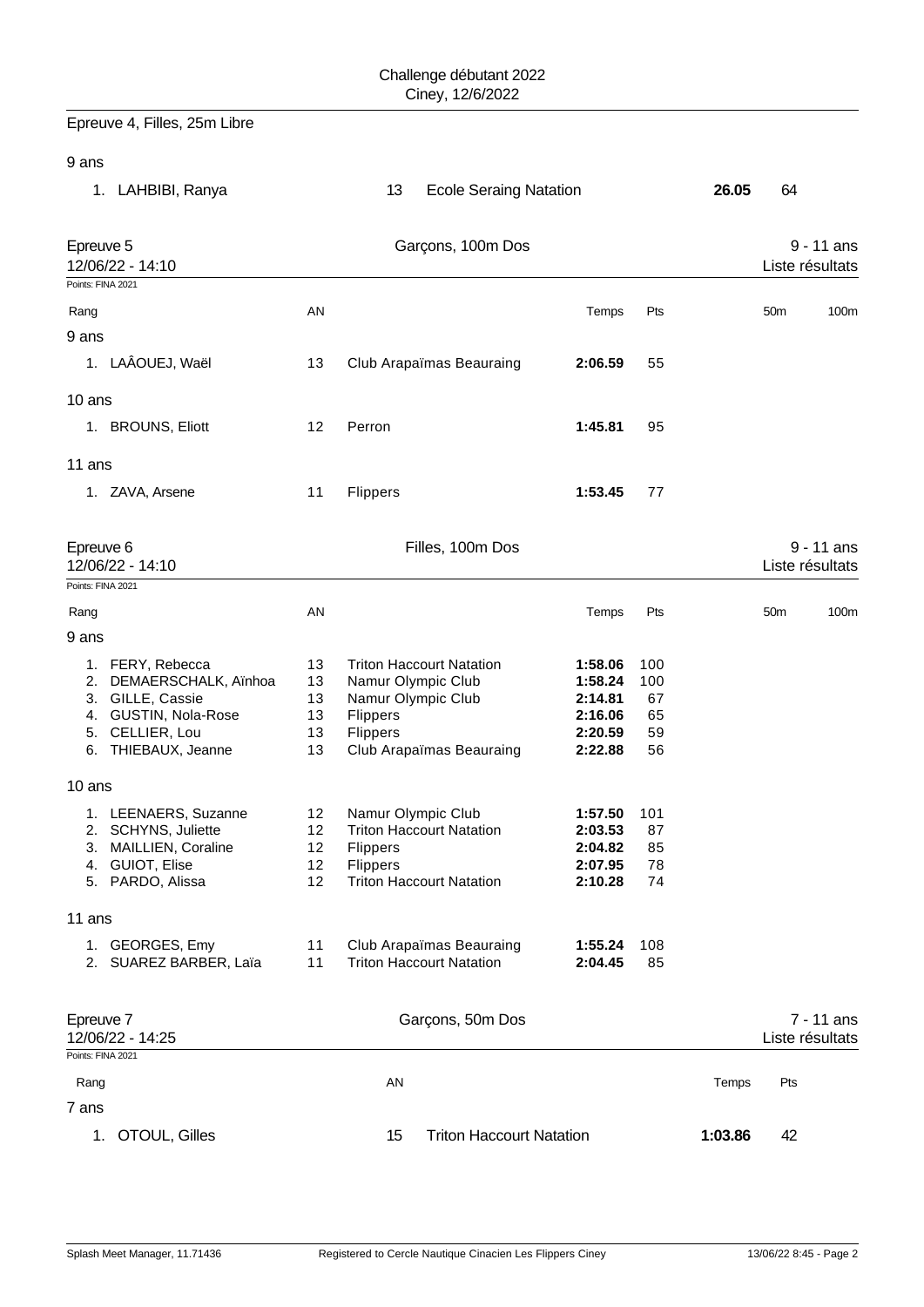Epreuve 7, Garçons, 50m Dos

| 8 ans                                                                                                                                                                                |    |                                        |                                                                                                                                                                                                                                           |                                                               |                                           |              |
|--------------------------------------------------------------------------------------------------------------------------------------------------------------------------------------|----|----------------------------------------|-------------------------------------------------------------------------------------------------------------------------------------------------------------------------------------------------------------------------------------------|---------------------------------------------------------------|-------------------------------------------|--------------|
| VAN REETH, Sacha<br>1.<br>2. LARROZE, Martin                                                                                                                                         |    | 14<br>14                               | <b>Triton Haccourt Natation</b><br><b>Ecole Seraing Natation</b>                                                                                                                                                                          | 56.12<br>56.49                                                | 62<br>60                                  |              |
| 9 ans                                                                                                                                                                                |    |                                        |                                                                                                                                                                                                                                           |                                                               |                                           |              |
| DETHIER, Axel<br>1.                                                                                                                                                                  |    | 13                                     | <b>Ecole Seraing Natation</b>                                                                                                                                                                                                             | 51.05                                                         | 82                                        |              |
| 11 ans                                                                                                                                                                               |    |                                        |                                                                                                                                                                                                                                           |                                                               |                                           |              |
| EL ACHOUCHI, Marwan<br>1.                                                                                                                                                            |    | 11                                     | Namur Olympic Club                                                                                                                                                                                                                        | 58.38                                                         | 55                                        |              |
| Epreuve 8<br>12/06/22 - 14:25<br>Points: FINA 2021                                                                                                                                   |    |                                        | Filles, 50m Dos                                                                                                                                                                                                                           |                                                               | Liste résultats                           | 7 - 11 ans   |
| Rang                                                                                                                                                                                 |    | AN                                     |                                                                                                                                                                                                                                           | Temps                                                         | Pts                                       |              |
| 7 ans                                                                                                                                                                                |    |                                        |                                                                                                                                                                                                                                           |                                                               |                                           |              |
| 1. LEROY, Louise                                                                                                                                                                     |    | 15                                     | Namur Olympic Club                                                                                                                                                                                                                        | 1:07.00                                                       | 55                                        |              |
| 8 ans                                                                                                                                                                                |    |                                        |                                                                                                                                                                                                                                           |                                                               |                                           |              |
| DEGUELDRE, Roxane<br>1.<br>2. PIRARD, Malia<br>3. BROGNIET, Maï-Linh<br>4. MAROT, Flavie                                                                                             |    | 14<br>14<br>14<br>14                   | Flippers<br>Namur Olympic Club<br><b>Triton Haccourt Natation</b><br>Club Arapaïmas Beauraing                                                                                                                                             | 1:00.79<br>1:02.25<br>1:09.89<br>1:20.85                      | 74<br>69<br>49<br>31                      |              |
| 9 ans                                                                                                                                                                                |    |                                        |                                                                                                                                                                                                                                           |                                                               |                                           |              |
| <b>TOUSSAINT, Anaelle</b><br>1.<br>GABRIELLE, Marie<br>2.<br>3. PARDO, Olivia<br>GARCIA GARCIA, Monica<br>4.<br>5. EDIAR, Marissa<br>GODEFROID, Charline<br>6.<br>BODSON, Lily<br>7. |    | 13<br>13<br>13<br>13<br>13<br>13<br>13 | <b>Ecole Seraing Natation</b><br><b>Ecole Seraing Natation</b><br><b>Triton Haccourt Natation</b><br><b>Ecole Seraing Natation</b><br><b>Ecole Seraing Natation</b><br><b>Triton Haccourt Natation</b><br><b>Triton Haccourt Natation</b> | 54.38<br>54.81<br>54.89<br>57.18<br>59.09<br>59.95<br>1:03.70 | 104<br>101<br>101<br>89<br>81<br>77<br>64 |              |
| 10 ans                                                                                                                                                                               |    |                                        |                                                                                                                                                                                                                                           |                                                               |                                           |              |
| 1. GOKER, Elanur<br>2.<br>DANTINNE, Katherine<br>TONNELLE, Clara<br>3.<br>4. VITRIER, Gabriella                                                                                      |    | 12<br>12<br>12<br>12                   | <b>Ecole Seraing Natation</b><br><b>Triton Haccourt Natation</b><br>Namur Olympic Club<br><b>Triton Haccourt Natation</b>                                                                                                                 | 57.46<br>1:01.84<br>1:05.83<br>1:12.81                        | 88<br>70<br>58<br>43                      |              |
| Epreuve 9<br>12/06/22 - 14:35<br>Points: FINA 2021                                                                                                                                   |    |                                        | Garçons, 100m Brasse                                                                                                                                                                                                                      |                                                               | Liste résultats                           | $9 - 11$ ans |
| Rang                                                                                                                                                                                 | AN |                                        | Temps                                                                                                                                                                                                                                     | Pts                                                           | 50 <sub>m</sub>                           | 100m         |
| 10 ans                                                                                                                                                                               |    |                                        |                                                                                                                                                                                                                                           |                                                               |                                           |              |
| 1. BROUNS, Eliott                                                                                                                                                                    | 12 | Perron                                 | 2:20.80                                                                                                                                                                                                                                   | 60                                                            |                                           |              |
| 11 ans                                                                                                                                                                               |    |                                        |                                                                                                                                                                                                                                           |                                                               |                                           |              |

1. ZAVA, Arsene 11 Flippers **2:22.34** 58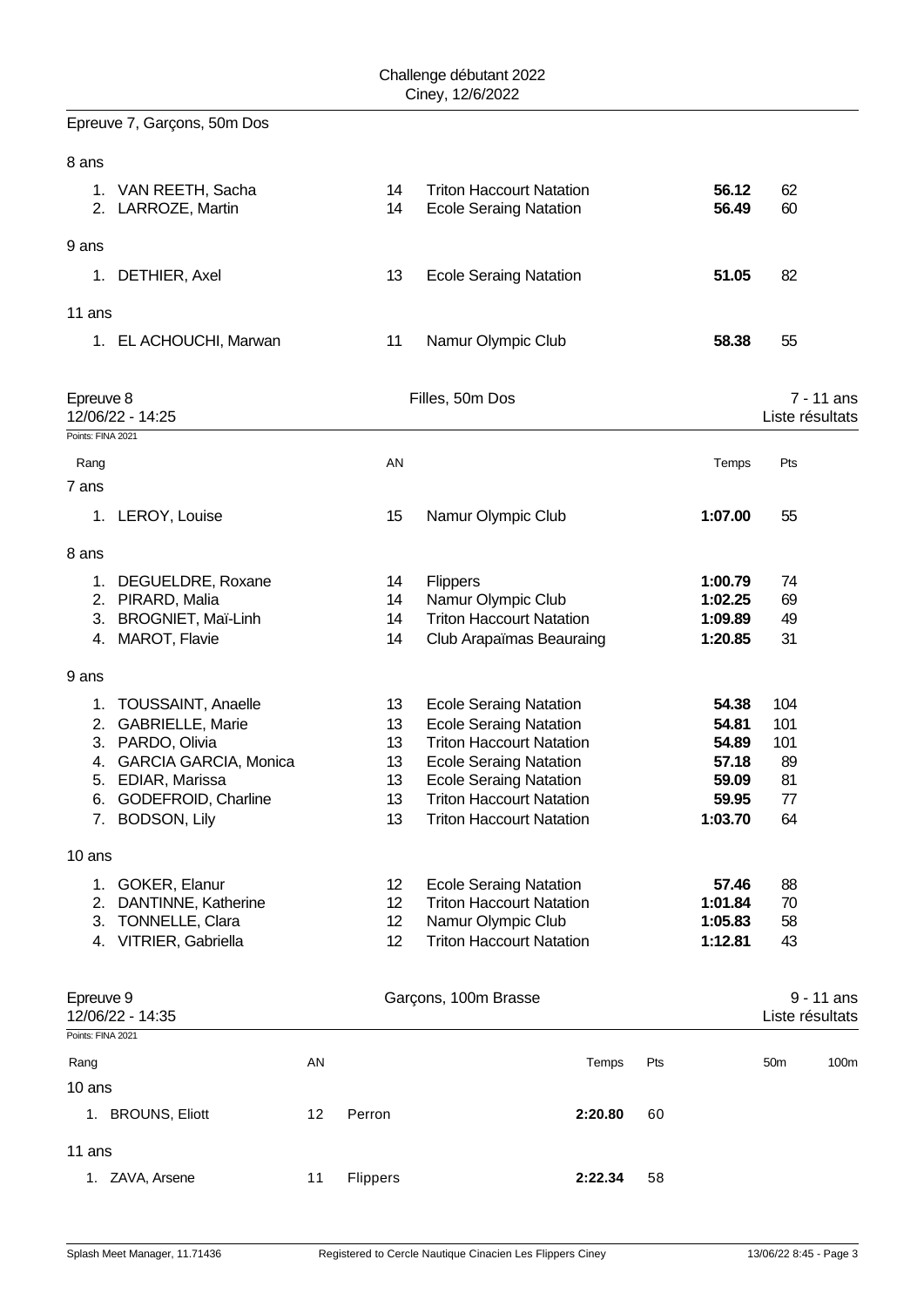| Epreuve 10<br>12/06/22 - 14:35                      |                                                                                                                          |                                  |                                                                  | Filles, 100m Brasse                                                                                 |                                                                |                                    |                         |                 | $9 - 11$ ans<br>Liste résultats |
|-----------------------------------------------------|--------------------------------------------------------------------------------------------------------------------------|----------------------------------|------------------------------------------------------------------|-----------------------------------------------------------------------------------------------------|----------------------------------------------------------------|------------------------------------|-------------------------|-----------------|---------------------------------|
| Points: FINA 2021                                   |                                                                                                                          |                                  |                                                                  |                                                                                                     |                                                                |                                    |                         |                 |                                 |
| Rang                                                |                                                                                                                          | AN                               |                                                                  |                                                                                                     | Temps                                                          | Pts                                |                         | 50 <sub>m</sub> | 100m                            |
| 9 ans                                               |                                                                                                                          |                                  |                                                                  |                                                                                                     |                                                                |                                    |                         |                 |                                 |
| 1.<br>4.<br>5.                                      | GILLE, Cassie<br>2. DEMAERSCHALK, Aïnhoa<br>3. CELLIER, Lou<br>GUSTIN, Nola-Rose<br>THIEBAUX, Jeanne<br>6. FERY, Rebecca | 13<br>13<br>13<br>13<br>13<br>13 | Namur Olympic Club<br>Namur Olympic Club<br>Flippers<br>Flippers | Club Arapaïmas Beauraing<br><b>Triton Haccourt Natation</b>                                         | 1:59.19<br>2:05.34<br>2:19.93<br>2:21.14<br>2:22.96<br>2:24.81 | 143<br>123<br>88<br>86<br>82<br>79 |                         |                 |                                 |
| $10$ ans                                            |                                                                                                                          |                                  |                                                                  |                                                                                                     |                                                                |                                    |                         |                 |                                 |
|                                                     | 1. MAILLIEN, Coraline<br>2. LEENAERS, Suzanne<br>3. PARDO, Alissa                                                        | 12 <sup>2</sup><br>12<br>12      | <b>Flippers</b><br>Namur Olympic Club                            | <b>Triton Haccourt Natation</b>                                                                     | 2:03.51<br>2:09.87<br>2:10.15                                  | 128<br>110<br>109                  |                         |                 |                                 |
| 11 ans                                              |                                                                                                                          |                                  |                                                                  |                                                                                                     |                                                                |                                    |                         |                 |                                 |
|                                                     | 1. SUAREZ BARBER, Laïa                                                                                                   | 11                               |                                                                  | <b>Triton Haccourt Natation</b>                                                                     | 2:11.56                                                        | 106                                |                         |                 |                                 |
| Epreuve 11<br>12/06/22 - 14:40<br>Points: FINA 2021 |                                                                                                                          |                                  |                                                                  | Garçons, 25m Brasse                                                                                 |                                                                |                                    |                         |                 | 7 - 11 ans<br>Liste résultats   |
| Rang                                                |                                                                                                                          |                                  | AN                                                               |                                                                                                     |                                                                |                                    | Temps                   | Pts             |                                 |
| 7 ans                                               |                                                                                                                          |                                  |                                                                  |                                                                                                     |                                                                |                                    |                         |                 |                                 |
| 1.                                                  | EL ACHOUCHI, Hicham<br>2. DEGUELDRE, Mathieu                                                                             |                                  | 15<br>15                                                         | Namur Olympic Club<br><b>Flippers</b>                                                               |                                                                |                                    | 36.24<br>47.60          | 32<br>14        |                                 |
| 8 ans                                               |                                                                                                                          |                                  |                                                                  |                                                                                                     |                                                                |                                    |                         |                 |                                 |
| 1.<br>2.                                            | REMACLE, Leo<br>GILLES, Timéo                                                                                            |                                  | 14<br>14                                                         | Flippers<br><b>Ecole Seraing Natation</b>                                                           |                                                                |                                    | 36.69<br>38.67          | 31<br>27        |                                 |
| Epreuve 12<br>12/06/22 - 14:45                      |                                                                                                                          |                                  |                                                                  | Filles, 25m Brasse                                                                                  |                                                                |                                    |                         |                 | 7 - 11 ans<br>Liste résultats   |
| Points: FINA 2021                                   |                                                                                                                          |                                  |                                                                  |                                                                                                     |                                                                |                                    |                         |                 |                                 |
| Rang<br>9 ans                                       |                                                                                                                          |                                  | AN                                                               |                                                                                                     |                                                                |                                    | Temps                   | Pts             |                                 |
| 1.<br>2.<br>3.                                      | LAHBIBI, Ranya<br>BODSON, Lily<br>GODEFROID, Charline                                                                    |                                  | 13<br>13<br>13                                                   | <b>Ecole Seraing Natation</b><br><b>Triton Haccourt Natation</b><br><b>Triton Haccourt Natation</b> |                                                                |                                    | 29.94<br>32.19<br>32.20 | 87<br>70<br>70  |                                 |
| 10 ans                                              |                                                                                                                          |                                  |                                                                  |                                                                                                     |                                                                |                                    |                         |                 |                                 |
| 1.                                                  | DANTINNE, Katherine                                                                                                      |                                  | 12                                                               | <b>Triton Haccourt Natation</b>                                                                     |                                                                |                                    | 33.30                   | 63              |                                 |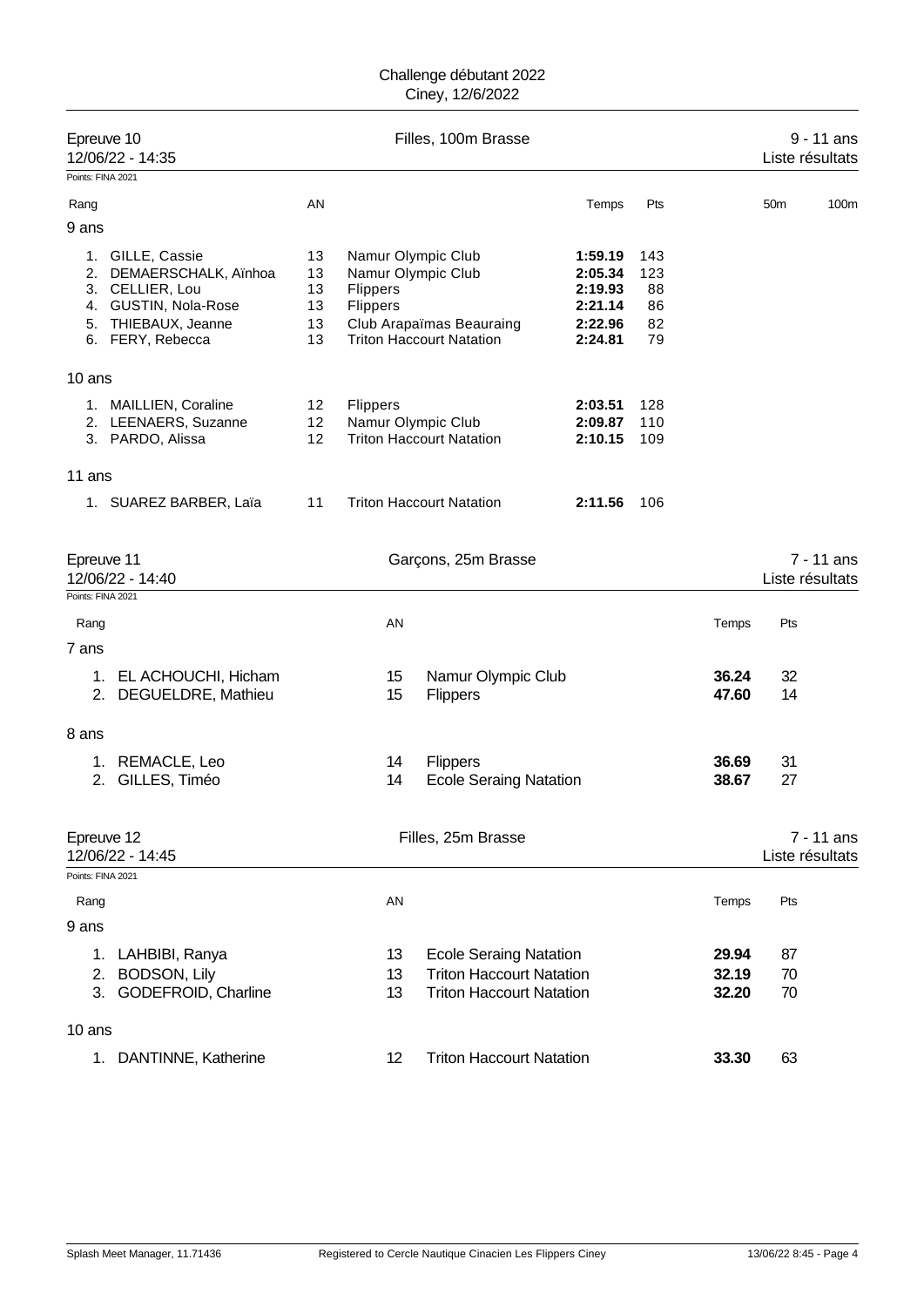| Epreuve 13        | 12/06/22 - 14:45                                 |          | Garçons, 50m Brasse                                              |                    | 7 - 11 ans<br>Liste résultats |
|-------------------|--------------------------------------------------|----------|------------------------------------------------------------------|--------------------|-------------------------------|
| Points: FINA 2021 |                                                  |          |                                                                  |                    |                               |
| Rang              |                                                  | AN       |                                                                  | Temps              | Pts                           |
| 7 ans             |                                                  |          |                                                                  |                    |                               |
| 1.                | OTOUL, Gilles                                    | 15       | <b>Triton Haccourt Natation</b>                                  | 1:16.80            | 35                            |
| 8 ans             |                                                  |          |                                                                  |                    |                               |
|                   | 1. LARROZE, Martin                               | 14       | <b>Ecole Seraing Natation</b>                                    | 1:05.90            | 56                            |
|                   | 2. VAN REETH, Sacha                              | 14       | <b>Triton Haccourt Natation</b>                                  | 1:06.49            | 54                            |
| 9 ans             |                                                  |          |                                                                  |                    |                               |
| 1.                | DETHIER, Axel                                    | 13       | <b>Ecole Seraing Natation</b>                                    | 1:04.95            | 58                            |
|                   | 2. LAÂOUEJ, Waël                                 | 13       | <b>Club Arapaïmas Beauraing</b>                                  | 1:27.52            | 24                            |
| 11 ans            |                                                  |          |                                                                  |                    |                               |
|                   | 1. EL ACHOUCHI, Marwan                           | 11       | Namur Olympic Club                                               | 1:02.62            | 65                            |
| Epreuve 14        |                                                  |          | Filles, 50m Brasse                                               |                    | 7 - 11 ans                    |
|                   | 12/06/22 - 14:50                                 |          |                                                                  |                    | Liste résultats               |
| Points: FINA 2021 |                                                  |          |                                                                  |                    |                               |
| Rang              |                                                  | AN       |                                                                  | Temps              | Pts                           |
| 7 ans             |                                                  |          |                                                                  |                    |                               |
|                   | 1. LEROY, Louise                                 | 15       | Namur Olympic Club                                               | 1:19.45            | 46                            |
| 8 ans             |                                                  |          |                                                                  |                    |                               |
|                   | 1. DEGUELDRE, Roxane                             | 14       | Flippers                                                         | 1:05.36            | 83                            |
|                   | 2. PIRARD, Malia                                 | 14       | Namur Olympic Club                                               | 1:14.84            | 55                            |
| 9 ans             |                                                  |          |                                                                  |                    |                               |
| 1.                | <b>TOUSSAINT, Anaelle</b>                        | 13       | <b>Ecole Seraing Natation</b>                                    | 1:04.00            | 88                            |
| 2.                | GABRIELLE, Marie                                 | 13       | <b>Ecole Seraing Natation</b>                                    | 1:07.47            | 75                            |
| 3.                | EDIAR, Marissa                                   | 13       | <b>Ecole Seraing Natation</b>                                    | 1:10.07            | 67                            |
| 5.                | 4. PARDO, Olivia<br><b>GARCIA GARCIA, Monica</b> | 13<br>13 | <b>Triton Haccourt Natation</b><br><b>Ecole Seraing Natation</b> | 1:10.49<br>1:11.60 | 66<br>63                      |
|                   |                                                  |          |                                                                  |                    |                               |
| 10 ans            |                                                  |          |                                                                  |                    |                               |
|                   | 1. SCHYNS, Juliette                              | 12       | <b>Triton Haccourt Natation</b>                                  | 53.06              | 155                           |
| 2.                | TONNELLE, Clara                                  | 12       | Namur Olympic Club                                               | 1:09.09            | 70                            |
|                   | 3. GUIOT, Elise                                  | 12       | <b>Flippers</b>                                                  | 1:09.40            | 69                            |
|                   | 4. GOKER, Elanur                                 | 12       | <b>Ecole Seraing Natation</b>                                    | 1:12.28            | 61                            |
| 11 ans            |                                                  |          |                                                                  |                    |                               |
|                   | 1. GEORGES, Emy                                  | 11       | Club Arapaïmas Beauraing                                         | 1:03.09            | 92                            |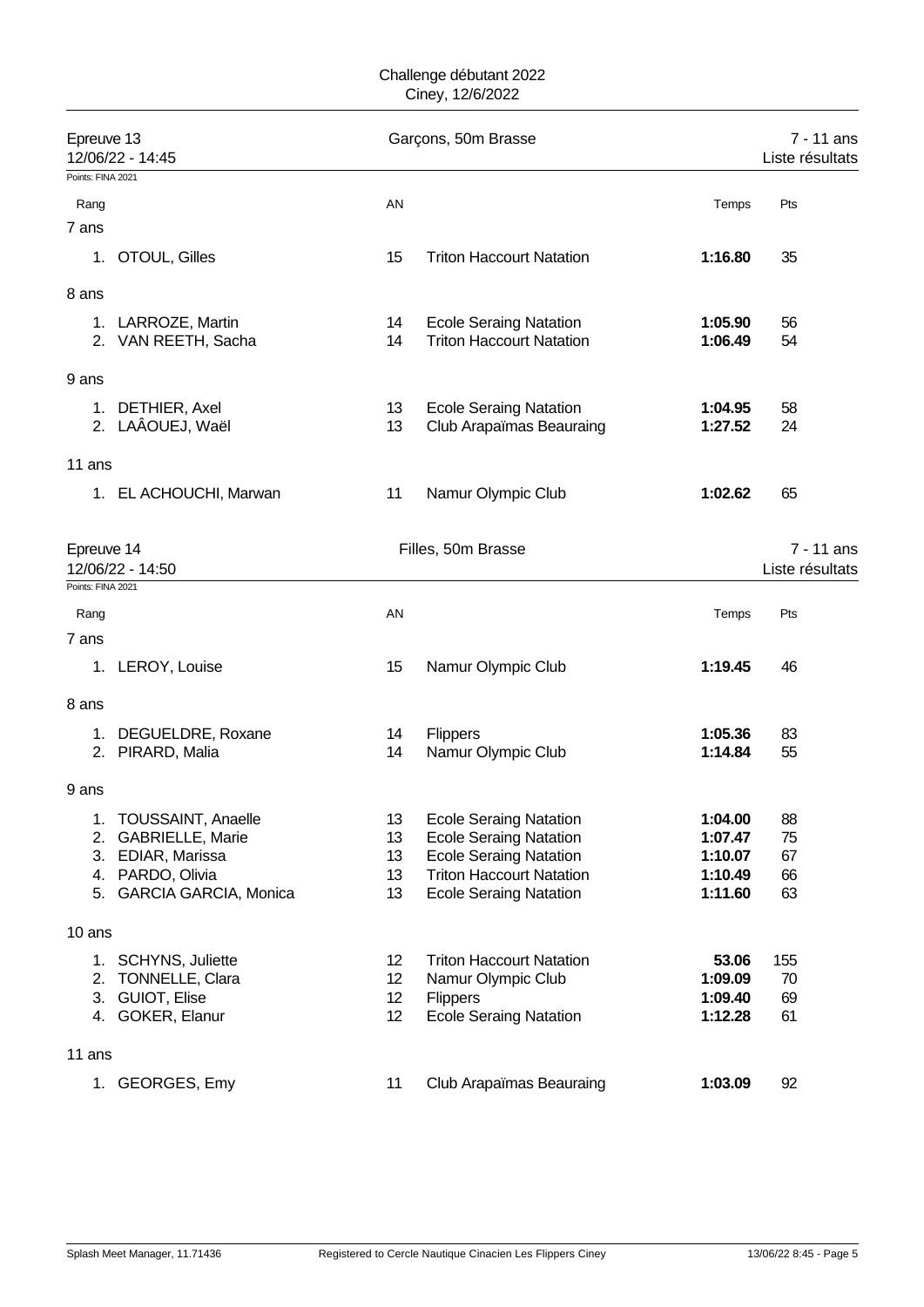| Epreuve 15        | 12/06/22 - 14:55       |    | Garçons, 50m Libre              |         | 7 - 11 ans<br>Liste résultats |
|-------------------|------------------------|----|---------------------------------|---------|-------------------------------|
| Points: FINA 2021 |                        |    |                                 |         |                               |
| Rang              |                        | AN |                                 | Temps   | Pts                           |
| 7 ans             |                        |    |                                 |         |                               |
| 1.                | OTOUL, Gilles          | 15 | <b>Triton Haccourt Natation</b> | 1:03.64 | 31                            |
| 8 ans             |                        |    |                                 |         |                               |
| 1.                | LARROZE, Martin        | 14 | <b>Ecole Seraing Natation</b>   | 46.89   | 79                            |
|                   | 2. VAN REETH, Sacha    | 14 | <b>Triton Haccourt Natation</b> | 51.62   | 59                            |
|                   | 3. REMACLE, Leo        | 14 | <b>Flippers</b>                 | 1:15.47 | 19                            |
| 9 ans             |                        |    |                                 |         |                               |
| 1.                | DETHIER, Axel          | 13 | <b>Ecole Seraing Natation</b>   | 46.63   | 80                            |
| Epreuve 16        |                        |    | Filles, 50m Libre               |         | 7 - 11 ans                    |
|                   | 12/06/22 - 14:55       |    |                                 |         | Liste résultats               |
| Points: FINA 2021 |                        |    |                                 |         |                               |
| Rang              |                        | AN |                                 | Temps   | Pts                           |
| 7 ans             |                        |    |                                 |         |                               |
|                   | 1. LEROY, Louise       | 15 | Namur Olympic Club              | 55.41   | 70                            |
| 8 ans             |                        |    |                                 |         |                               |
| 1.                | DEGUELDRE, Roxane      | 14 | Flippers                        | 57.76   | 62                            |
|                   | 2. PIRARD, Malia       | 14 | Namur Olympic Club              | 1:15.21 | 28                            |
| 9 ans             |                        |    |                                 |         |                               |
| 1.                | GODEFROID, Charline    | 13 | <b>Triton Haccourt Natation</b> | 52.21   | 84                            |
| 2.                | GABRIELLE, Marie       | 13 | <b>Ecole Seraing Natation</b>   | 52.63   | 82                            |
| З.                | TOUSSAINT, Anaelle     | 13 | <b>Ecole Seraing Natation</b>   | 53.03   | 80                            |
| 4.                | GARCIA GARCIA, Monica  | 13 | <b>Ecole Seraing Natation</b>   | 53.18   | 80                            |
| 5.                | BODSON, Lily           | 13 | <b>Triton Haccourt Natation</b> | 59.52   | 57                            |
| 6.                | EDIAR, Marissa         | 13 | <b>Ecole Seraing Natation</b>   | 1:02.89 | 48                            |
| 7.                | THIEBAUX, Jeanne       | 13 | Club Arapaïmas Beauraing        | 1:05.12 | 43                            |
| 10 ans            |                        |    |                                 |         |                               |
| 1.                | GOKER, Elanur          | 12 | <b>Ecole Seraing Natation</b>   | 53.80   | 77                            |
| 2.                | MAILLIEN, Coraline     | 12 | <b>Flippers</b>                 | 55.12   | 71                            |
| 3.                | DANTINNE, Katherine    | 12 | <b>Triton Haccourt Natation</b> | 56.28   | 67                            |
| 4.                | <b>TONNELLE, Clara</b> | 12 | Namur Olympic Club              | 1:12.43 | 31                            |
| 5.                | VITRIER, Gabriella     | 12 | <b>Triton Haccourt Natation</b> | 1:20.96 | 22                            |